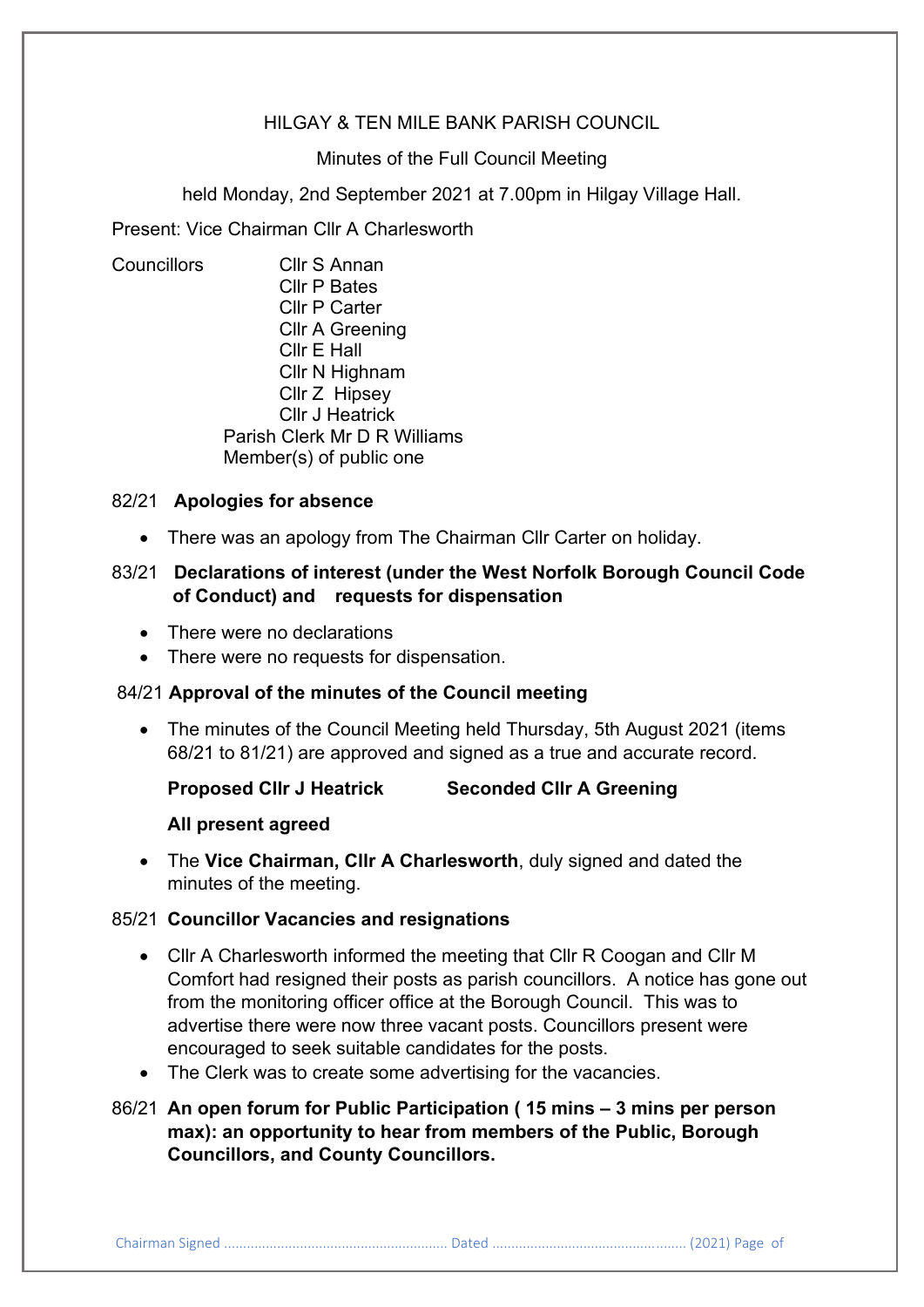- Mr Dornan addressed the Council regarding a meeting which he thought should have been advertised and the public allowed to attend. The Clerk explained to Mr Dornan that under the public bodies (admission to meetings) Act 1960 section 1 the Council can exclude the press and public to a meeting in order to discuss confidential items. Mr Dornan accepted there was an act but did not believe it to be correct. Also Mr Dornan stated he would apply for one of the vacant posts on the Council. The Clerk would email the relevant paperwork. The Clerk would advertise the posts on Facebook, and in the newsletter.
- There were no Borough or County Councillors present.

# 87/21 **Maintenance Officers report**

- There were some serious health & safety issues in the play area
- Matting urgently required for two person roundabout Hilgay Playing field.- Still pending \_ This has deteriorated further requires urgent action.
- Replacement No 4 lock.- Still pending
- Washers on Play house and new roof panel required Still pending
- Replacement dog bin liner. Still pending
- Defib pads for TMB runs out in August. pending
- Bench for the Coles family decision on whether to clean etc.
- Replacement handle and chain removed from Hilgay play equipment Still pending
- Shackles for round swing on Hilgay playing field Still pending.
- River field Quay bench to be repaired.
- Green bench to be painted etc.  $+$  possibly village sign  $-$  PC to advise.
- Ten mile Bank church yard very low strimming under dead tree limbs. Hadn't been cleared all summer.
- Council to have matting and play house roof repaired asap as a matter of Play Safety. Colin and Clerk to source new replacements. Proposed by Cllr Greening and Seconded by Cllr Z Hipsey all agreed.
- Watermans lane to be strimmed a little wider. Also this needs a letter to the Borough Council for this to be cut. Clerk
- The Vice Chairman informed the meeting that a bailer will cut the wild flower meadow near Hilgay Church after it has completed its harvest.

# 88/21 **War Memorial rededication – 11/09/2021**

- Cllr Z Hipsey had confirmed the road closed and buses would not run on the 9.55 and 11.02 route times Southery to King's Lynn.
- A wreath was delivered from American Monuments Parish Council to lay on their behalf and an article has been done for the riverside news.
- Cllr Highnam indicated there was to be an article for the riverside news.
- Dedication read out by the Royal British Legion, and Father James Mather. Hugh King Royal British Legion was also giving a reading.
- Everyone to be there before 10:30am start. Fliers had been sent out. The Chair did comment that the refurbishment did look amazing.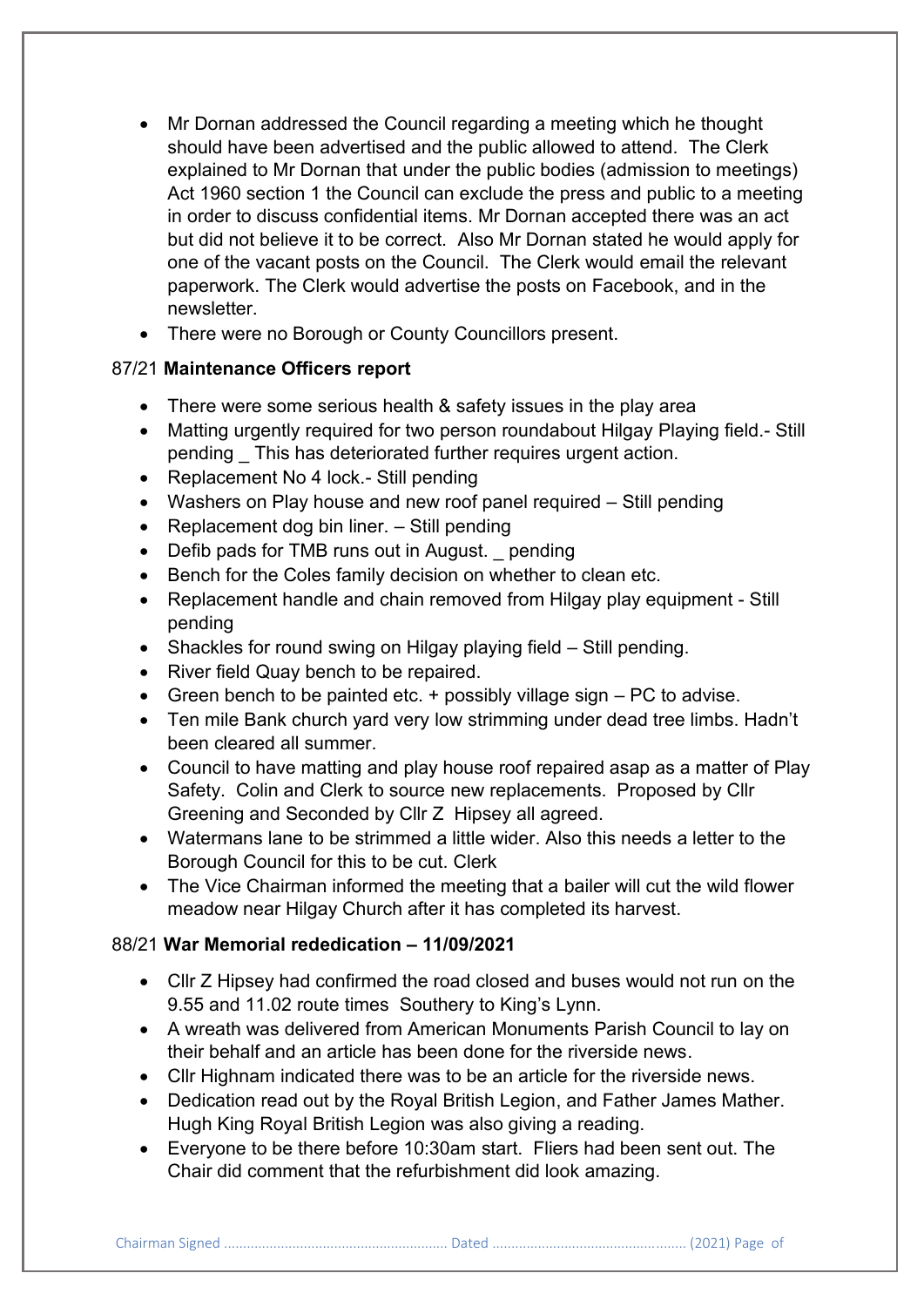• The Clerk would attend if available.

# 89/21 **Updates from working parties**

- **Allotments** hedge encroachments the person responsible had the tops cut down, but the sides are very over grown down the right hand side of the allotments and difficult for users. Something needed to be done. Allotments on the right hand side hedge encroaching on the path. There should be a three foot roadway. Very difficult for people to walk down the road. The footpath does belong to the Parish Council. The Clerk to liaise with Colin, and the Chairman; then write to the Borough Council Monitoring Officer. The Clerk to send Chairman, Vice Chairman, and Councillors draft notice for input into the Riverside News, and on Facebook Page.
- **Footpaths** Cllr Hall informed the meeting that there was no reported footpath issues. Cllr Highnam did say there were lots of white markings where the footpaths were going to be repaired but no action had being taken as yet.
- **Communications** Looked into the possibility of creating a bathing river. There was advice from the Health & Safety team at Norfolk County Council who explained you would have to put signage up saying it was a swimming river and then the Parish Council was responsible. If the EA had signs up along with safety equipment, and the EA already tested the river then it would be their responsibility. So all agreed to leave as is and not to seek to replace the EA in this regard. Toilet block separate agreement and copy of Insurance were need by Cllr Highnam to progress his research. Cllr Hall stated the documents go back to 2013 and the Clerk would look and pass them to Cllr Highnam. Cllr Highnam explained that once he has the documents he then can ascertain the insurance of a toilet. There would be no toilet sited this season.
- 90/21 **Planning Item** The Clerk showed the item of a Hilgay planning application for the Borough Council Planning Committee meeting on Monday the 13<sup>th</sup> of September 2021. The Parish Council had already commented and there was no change.
- 91/21 **Finance** The Clerk informed the meeting there was no finance to approve as the no spreadsheet had been produced for the Agenda. There would be one sent to all Councillors when complied and presented with the agenda for the next meeting to be approved.
- 92/21 **Highways Issues** No Through Road signs at the top of Westend road needed to be bigger. Also Steels Drove where children cycled and played on the road was a particular hazard. There had been paths marked for repair but nothing happening. The bollards on the have been lifted. The Clerk to speak with the Chair and write to invite the highways engineer for the area to visit and discuss issues in a walkabout. Ragwort is liked to help certain moths.